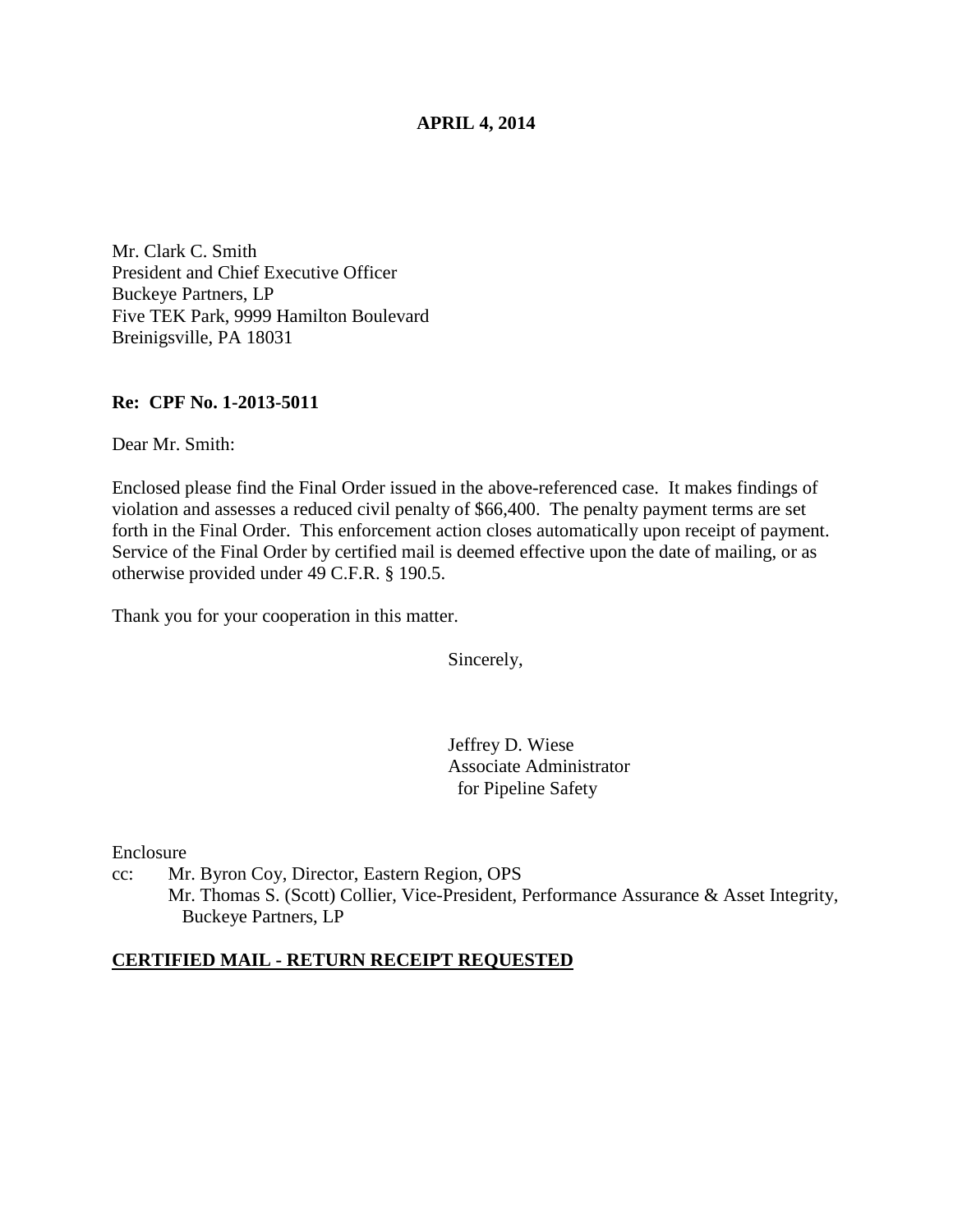### **U.S. DEPARTMENT OF TRANSPORTATION PIPELINE AND HAZARDOUS MATERIALS SAFETY ADMINISTRATION OFFICE OF PIPELINE SAFETY WASHINGTON, D.C. 20590**

**In the Matter of )** 

**Buckeye Partners, LP,**  (2013-5011)

**\_\_\_\_\_\_\_\_\_\_\_\_\_\_\_\_\_\_\_\_\_\_\_\_\_\_\_\_\_\_\_\_\_\_\_\_ )** 

 **)** 

 **)** 

**\_\_\_\_\_\_\_\_\_\_\_\_\_\_\_\_\_\_\_\_\_\_\_\_\_\_\_\_\_\_\_\_\_\_\_\_)** 

**Respondent. )** 

## **FINAL ORDER**

On April 30, 2012, pursuant to 49 U.S.C. § 60117, a representative of the Pipeline and Hazardous Materials Safety Administration (PHMSA), Office of Pipeline Safety (OPS), conducted an on-site pipeline safety inspection of the facilities and records of Buckeye Partners, LP (Buckeye or Respondent), in the Paulsboro, New Jersey, and Malvern, Pennsylvania, areas. Buckeye owns and operates a major hazardous liquid pipeline network that transports refined products, primarily in the Northeastern and upper Midwestern states.<sup>1</sup>

As a result of the inspection, the Director, Eastern Region, OPS (Director), issued to Respondent, by letter dated July 15, 2013, a Notice of Probable Violation and Proposed Civil Penalty (Notice), which also included a warning pursuant to 49 C.F.R. § 190.205. In accordance with 49 C.F.R. § 190.207, the Notice proposed finding that Buckeye had committed two violations of 49 C.F.R. § 195.402(a) and assessing a civil penalty of \$68,200 for the alleged violations. The warning item required no further action but warned the operator to correct the probable violation or face possible enforcement action in the future.

Buckeye responded to the Notice by letter dated August 13, 2013 (Response). The company contested the allegations of violation, offered additional information in response to the Notice, and requested that the proposed civil penalty be reduced. Respondent did not request a hearing and therefore has waived its right to one.

# **FINDINGS OF VIOLATION**

The Notice alleged that Respondent violated 49 C.F.R. Part 195, as follows:

**Item 1:** The Notice alleged that Respondent violated 49 C.F.R. § 195.402(a), which states:

 1 Buckeye Partners, LP, About Us, *available at* http://www.buckeye.com/AboutUs/tabid/54/Default.aspx (last accessed 12/31/2013).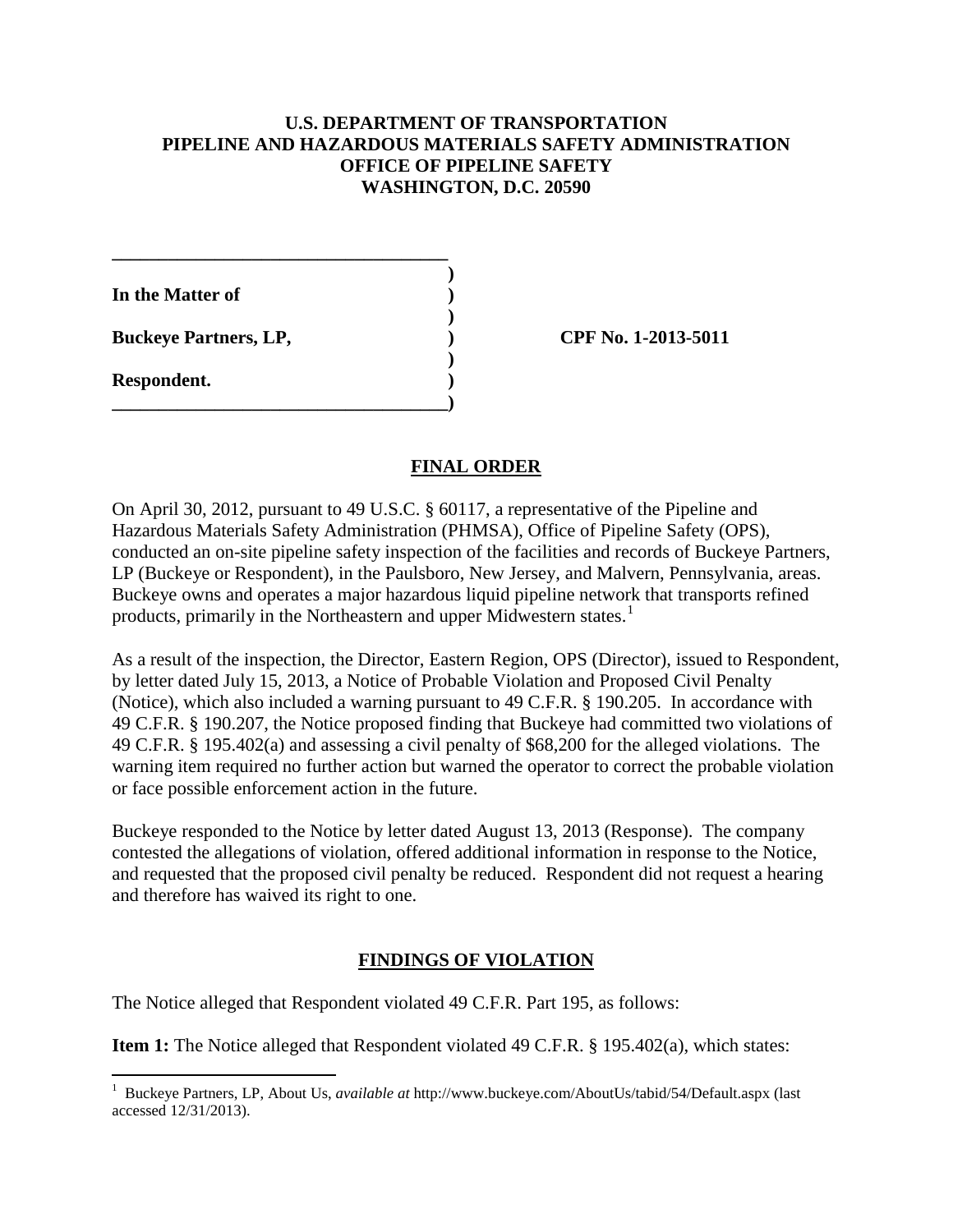#### **§ 195.402 Procedural manual for operations, maintenance, and emergencies.**

(a) *General.* Each operator shall prepare and follow for each pipeline system a manual of written procedures for conducting normal operations and maintenance activities and handling abnormal operations and emergencies. This manual shall be reviewed at intervals not exceeding 15 months, but at least once each calendar year, and appropriate changes made as necessary to insure that the manual is effective. This manual shall be prepared before initial operations of a pipeline system commence, and appropriate parts shall be kept at locations where operations and maintenance activities are conducted.

The Notice alleged that Respondent violated 49 C.F.R. § 195.402(a) by failing to follow its own manual of written procedures for conducting normal operations and maintenance activities. Specifically, the Notice alleged that Buckeye failed to follow its corrosion control procedure, *Maintenance Manual, J-04-Visual Pipe Inspection* (issued 6/09), because it did not document the results of the company's triennial atmospheric corrosion inspections on the required *Form B – Triennial Visual Inspection Form*. According to the Notice, Buckeye's audit paperwork indicated that the company had conducted triennial inspections at 14 different locations between July 1, 2009, and May 25, 2011, but failed to document these inspections on *Form B*.

In its Response, Buckeye acknowledged that it lacked proper documentation for 7 of the 14 inspection locations identified in the Notice, and as required by the company's own procedures. Accordingly, after considering all of the evidence, I find that Respondent violated 49 C.F.R. § 195.402(a) by failing to follow its own manual of written procedures for conducting normal operations and maintenance activities with respect to 7 of the 14 instances alleged in the Notice and identified in the Violation Report.<sup>2</sup>

**Item 2:** The Notice alleged that Respondent violated 49 C.F.R. § 195.402(a), as quoted above, by failing to follow its own manual of written procedures for conducting normal operations and maintenance activities and for handling abnormal operations. Specifically, the Notice alleged that Buckeye failed to follow its corrosion control procedure, *Corrosion Manual, A-02: External Corrosion Control, Section 3.7, Cathodic Protection Survey Procedures and Processes* (issued 12/11), by failing to correct, within one inspection cycle, any abnormality or equipment deficiency found in the course of its cathodic protection (CP) surveys.The Notice alleged that Buckeye supplied PHMSA with a survey report indicating six instances of equipment deficiencies at the Peck Road, Orchard Court, and Timberline Road inspection locations and that persisted without correction for more than one inspection cycle.

In its Response, Buckeye argued that its inspection records for the Orchard Court location were incorrect, insofar as "there is no casing at Orchard Court and . . . the data in the CP Survey Report reflecting a casing was incorrect."<sup>3</sup> Therefore, according to Buckeye, the requirements of *Corrosion Manual A-02* were not triggered. Although Respondent did not provide any

<sup>&</sup>lt;sup>2</sup> Pipeline Safety Violation Report (Violation Report) (July 15, 2013) (on file with PHMSA).

 $3$  Response at 3.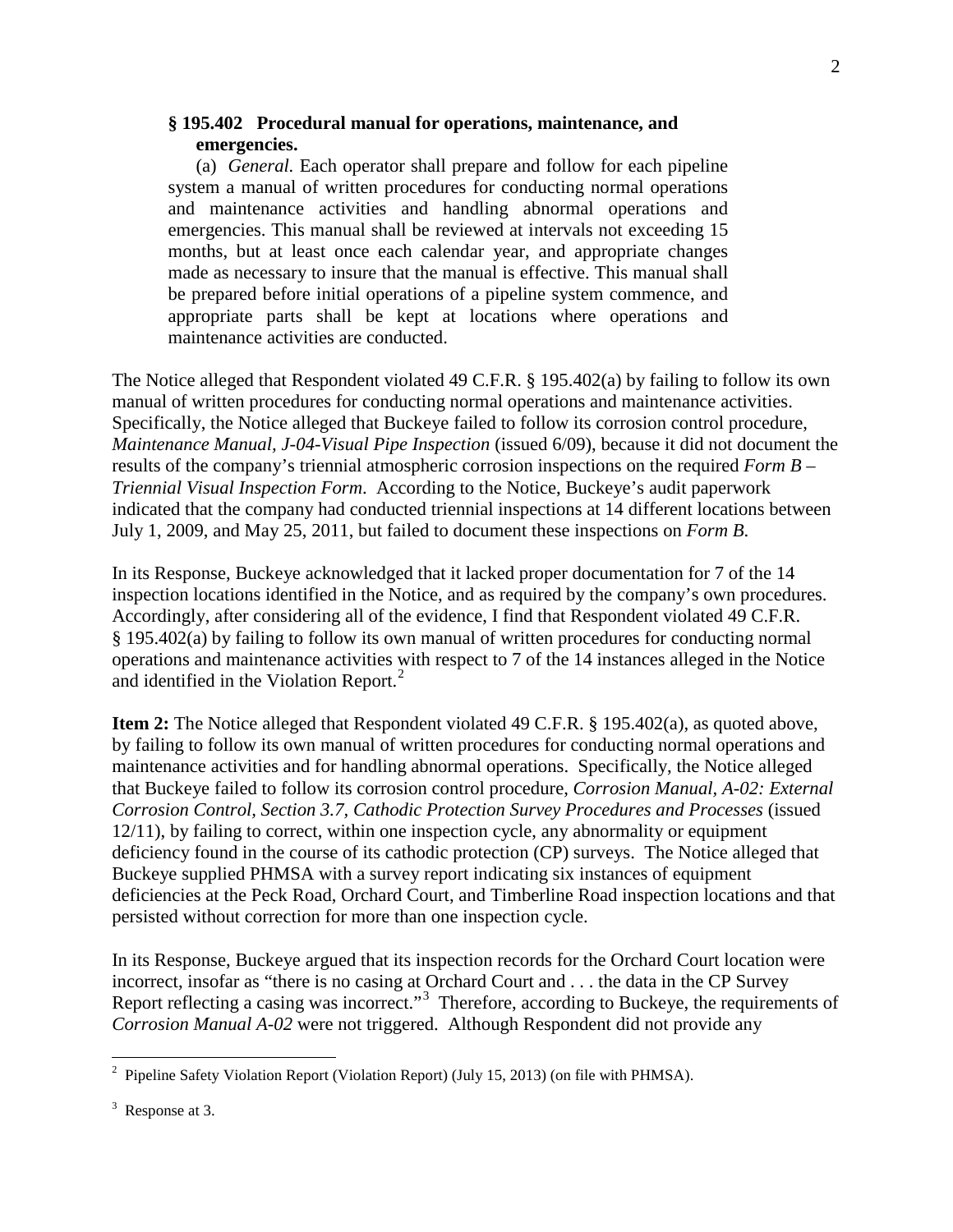documentation supporting its contention that its own records were inaccurate, I accept the company's representation on this point and withdraw the two allegations relating to the Orchard Court location.

However, with respect to the remaining two inspection locations, Buckeye acknowledged the existence of a shorted casing at the Timberline Road location and the existence of broken lead wires at the Peck Road location, but argued, nevertheless, that these conditions did not impair the CP at either location. Regardless of whether there was adequate CP or not, Buckeye still failed to follow its own procedures, which required that any abnormality be corrected within one inspection cycle. If a casing were shorted or a test wire broken, then such condition should have been investigated and remedied by the date of the next inspection, in accordance with Buckeye's *Corrosion Manual A-02*. Instead, the conditions persisted for several inspection cycles.

Accordingly, after considering all of the evidence, I find that Respondent violated 49 C.F.R. § 195.402(a) by failing to follow its own manual of written procedures for conducting normal operations and maintenance activities and for handling abnormal operations.

These findings of violation will be considered prior offenses in any subsequent enforcement action taken against Respondent.

## **ASSESSMENT OF PENALTY**

Under 49 U.S.C. § 60122, Respondent is subject to an administrative civil penalty not to exceed \$200,000 per violation for each day of the violation, up to a maximum of \$2,000,000 for any related series of violations.<sup>4</sup> In determining the amount of a civil penalty under 49 U.S.C. § 60122 and 49 C.F.R. § 190.225, I must consider the following criteria: the nature, circumstances, and gravity of the violation, including adverse impact on the environment; the degree of Respondent's culpability; the history of Respondent's prior offenses; and any effect that the penalty may have on its ability to continue doing business; and the good faith of Respondent in attempting to comply with the pipeline safety regulations. In addition, I may consider the economic benefit gained from the violation without any reduction because of subsequent damages, and such other matters as justice may require. The Notice proposed a total civil penalty of \$68,200 for the violations cited above.

**Item 1:** The Notice proposed a civil penalty of \$28,600 for Respondent's violation of 49 C.F.R. § 195.402(a), for failing to follow its manual of written procedures for conducting corrosion control inspections. As discussed above, I found that Respondent had provided satisfactory triennial inspection reports for 7 of the 14 originally cited locations. Buckeye requested that the proposed penalty be reduced accordingly. I have reviewed the proposed penalty and believe it is appropriate to adjust the penalty by an amount equal to the increment attributed to the seven

 $\overline{a}$ 

<sup>4</sup> The Pipeline Safety, Regulatory Certainty, and Job Creation Act of 2011, Pub. L. No. 112-90, § 2(a)(1), 125 Stat. 1904, January 3, 2012, increased the civil penalty liability for violating a pipeline safety standard to \$200,000 per violation for each day of the violation, up to a maximum of \$2,000,000 for any related series of violations.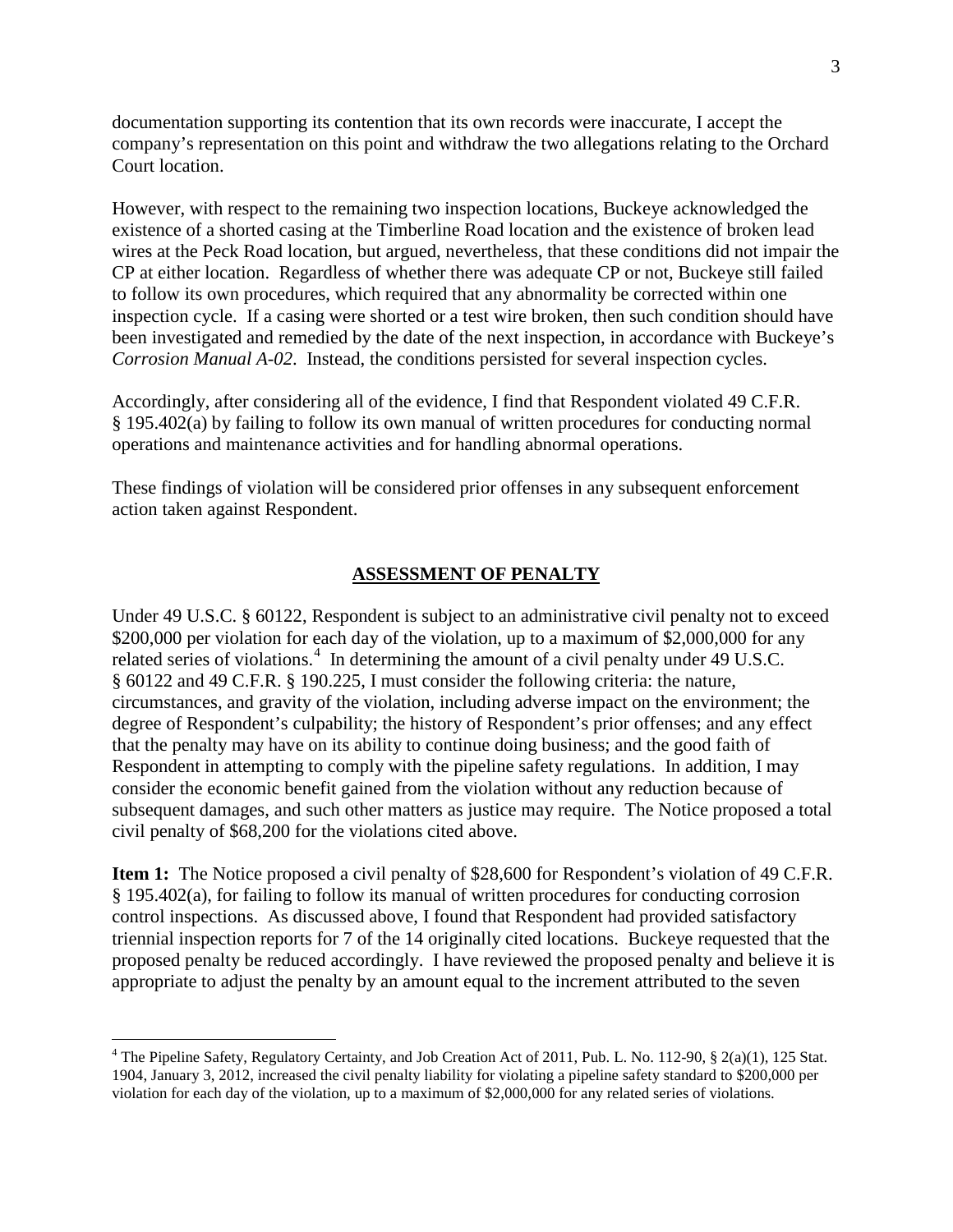allegations of violation that have been withdrawn.<sup>5</sup> Accordingly, based upon the foregoing, I assess Respondent a reduced civil penalty of \$27,200 for seven instances of violating 49 C.F.R. §  $195.402(a)$ .

**Item 2:** The Notice proposed a civil penalty of \$39,600 for Respondent's violation of 49 C.F.R. § 195.402(a), for failing to follow its manual of written procedures for conducting corrosion control inspections. As discussed above, I found that Buckeye failed to correct, within one inspection cycle, four abnormalities and equipment deficiencies discovered at two locations during its CP surveys, but accepted Respondent's contention that in another location, the company's own records were inaccurate and therefore withdrew the allegations of violation.

The company requested that the proposed penalty be reduced accordingly. I have reviewed the proposed penalty and adjusted the penalty by an amount equal to the increment attributed to the two allegations of violation that have been withdrawn.<sup>6</sup> Accordingly, based upon the foregoing, I assess Respondent a reduced civil penalty of \$39,200 for four instances of violating 49 C.F.R. § 195.402(a).

In summary, having reviewed the record and considered the assessment criteria for each of the Items cited above, I assess Respondent a total civil penalty of **\$66,400**.

Payment of the civil penalty must be made within 20 days of service. Federal regulations (49 C.F.R. § 89.21(b)(3)) require such payment to be made by wire transfer through the Federal Reserve Communications System (Fedwire), to the account of the U.S. Treasury. Detailed instructions are contained in the enclosure. Questions concerning wire transfers should be directed to: Financial Operations Division (AMZ-341), Federal Aviation Administration, Mike Monroney Aeronautical Center, P.O. Box 269039, Oklahoma City, Oklahoma 73125. The Financial Operations Division telephone number is (405) 954-8893.

Failure to pay the \$66,400 civil penalty will result in accrual of interest at the current annual rate in accordance with 31 U.S.C. § 3717, 31 C.F.R. § 901.9 and 49 C.F.R. § 89.23. Pursuant to those same authorities, a late penalty charge of six percent (6%) per annum will be charged if payment is not made within 110 days of service. Furthermore, failure to pay the civil penalty may result in referral of the matter to the Attorney General for appropriate action in a district court of the United States.

# **WARNING ITEM**

With respect to Item 3, the Notice alleged a probable violation of Part 195 but did not propose a civil penalty or compliance order for this item. Therefore, this is considered to be a warning item. The warning was for:

<sup>&</sup>lt;sup>5</sup> The bulk of the penalty proposed in the Notice was based not on the number of inspection reports missed but, rather, on several other factors (e.g., the nature of the violation, whether an accident was involved, and the operator's history of prior violations) that are not affected or reduced by the number of instances of violation.